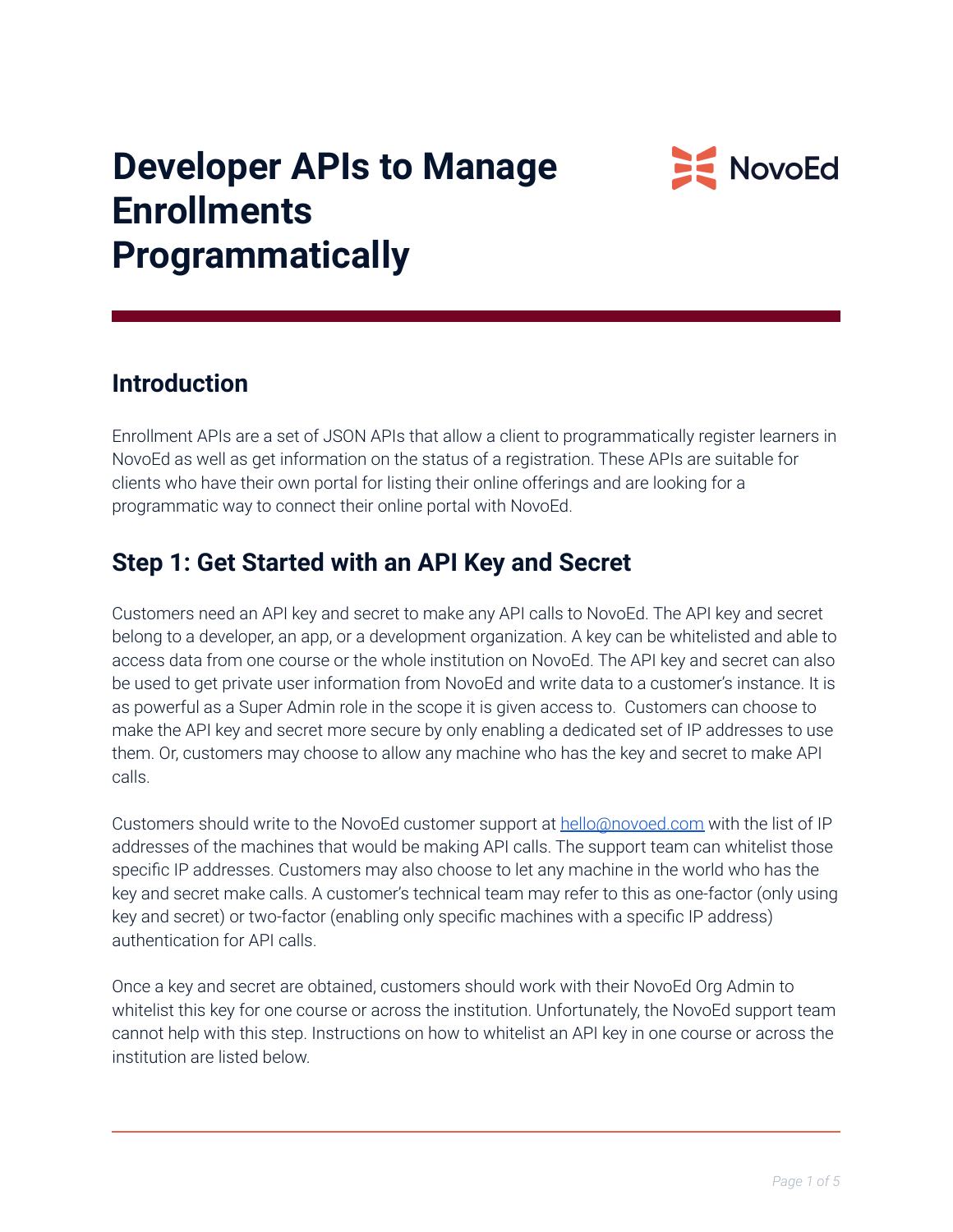### **Whitelisting an API key**

An Org Admin can log into a specific course in the institution, click on the wrench menu in the top right, choose Admin Dashboard, and choose configurations after to see the API key section.

| <b>Content Flags</b><br>Analytics<br><b>STAFF AND STUDENTS</b><br>User Management | In a closed course, course content activities are not accessible to learners. Learners can access their<br>conversations, submissions, team workspace, and discussions in archive mode (no new posts or<br>comments allowed). Please select a date below to close this course. We recommend announcing the<br>close date to learners in advance. |                   |  |
|-----------------------------------------------------------------------------------|--------------------------------------------------------------------------------------------------------------------------------------------------------------------------------------------------------------------------------------------------------------------------------------------------------------------------------------------------|-------------------|--|
| <b>SETUP</b>                                                                      | <b>Quick Access Options</b>                                                                                                                                                                                                                                                                                                                      | Configure         |  |
| Course Introduction Page<br>Welcome Email<br>Profiles                             | You can customize which quick access options to show on the top right page header that shows up on<br>home and modules. This configuration only hides the menu items and does not disable or remove the<br>feature.                                                                                                                              |                   |  |
| Homepage<br>Configurations                                                        | <b>Branding</b>                                                                                                                                                                                                                                                                                                                                  | Configure         |  |
| <b>Privacy Policy</b>                                                             | If you would like this course to use a different brand color, brand font, and logo than the rest of the<br>institution, please specify it here. Typically courses will leave these values blank and the course will inherit<br>the institution's branding.                                                                                       |                   |  |
|                                                                                   | <b>API Key Access</b><br>Permission of individual API Keys to have programmatic read access to this course's completion data.                                                                                                                                                                                                                    | Configure         |  |
|                                                                                   | <b>Shopify</b><br>Your course can be integrated with Shopify for orders fulfilled. By enabling this, all payments will happen<br>through Shopify and we will disable NovoEd payment portal. If you plan on using your NovoEd flyer page<br>for marketing, be sure to point users to your Shopify flyer page on this page.                        |                   |  |
|                                                                                   |                                                                                                                                                                                                                                                                                                                                                  | Configure Shopify |  |

Under API keys, the Org Admin can whitelist the key to manage this course and decide whether the key can manage any course across the institution.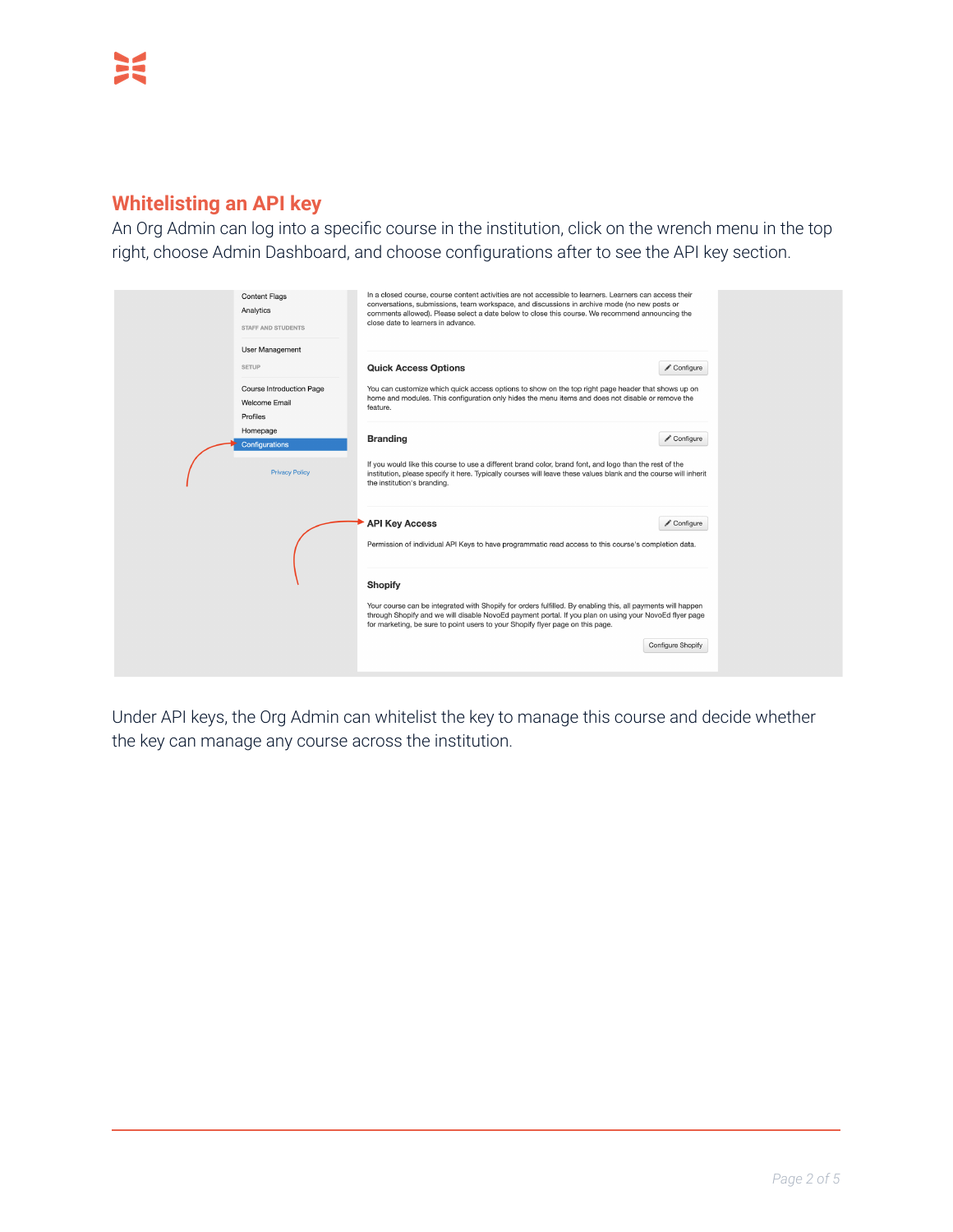| <b>STAFF AND STUDENTS</b>                               | close date to learners in advance.                     |          |                                                     |
|---------------------------------------------------------|--------------------------------------------------------|----------|-----------------------------------------------------|
| <b>User Management</b>                                  |                                                        |          |                                                     |
| <b>SETUP</b>                                            | <b>Course's API Keys</b>                               | $\times$ | Configure,                                          |
| <b>Course Introduction Page</b><br><b>Welcome Email</b> | No API Keys Found                                      |          | eader that shows up on<br>disable or remove the     |
| <b>Profiles</b><br>Homepage<br>Configurations           | Add a New Key<br>$\cap$ Link institution<br>Key<br>Add |          | Configure                                           |
| <b>Privacy Policy</b>                                   | Cancel                                                 |          | than the rest of the<br>and the course will inherit |
|                                                         | <b>API Key Access</b>                                  |          | Configure                                           |

The API key can be whitelisted for individual courses without linking it to the institution.

### **Troubleshooting**

- Make sure the key and secret are valid. Customers will receive a 401 error if they are not.
- Make sure calls are being made from an IP address that is authorized to use the key and secret. A 401 error will also be received here if they are not.
- Make sure a JSON call is being made. This can be done by adding .json to the end of the endpoint before starting to pass the parameters. If the wrong request type is made or HTTP is being requested instead of JSON, an error page will show.

# **Step Two: Set Up Enrollment APIs**

Note that before you are able to use the Enrollment APIs, you will need to request an API Key and Secret in Step One. You may choose to allow any IP address to make API calls with your key and secret. API whitelisting is a two-factor authentication technique and it is your choice whether you want to use it.

After obtaining a key and secret, the API key and secret must be whitelisted in a course or across the institution from the NovoEd product to allow for the following set of APIs to be called.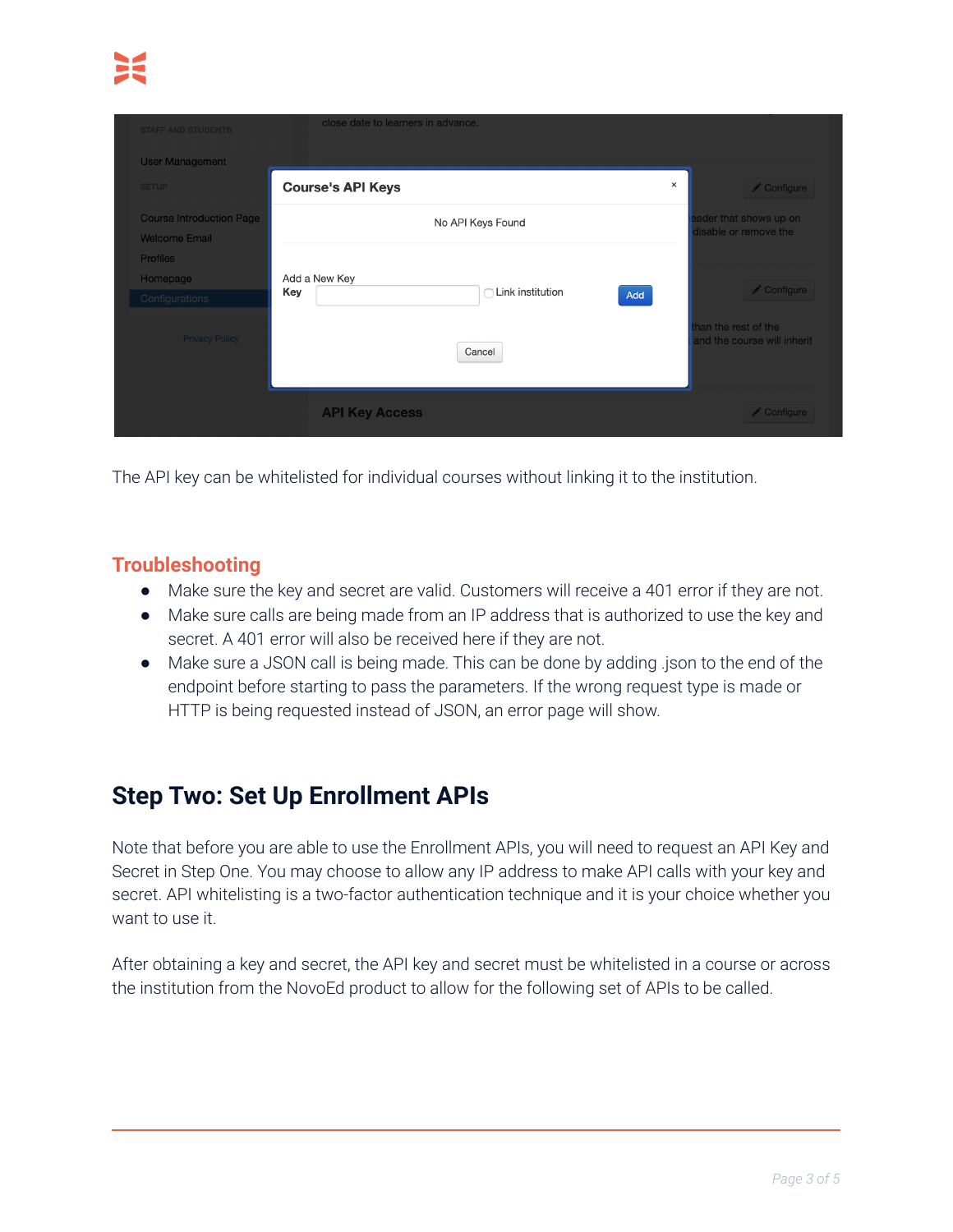### **Endpoints**

There are five endpoints:

- 1. POST To register a new learner
- 2. POST Unregister a learner
- 3. POST Resend welcome email
- 4. GET Registration information (enrollment status)
- 5. GET List of courses

**For Developers:** See our call documentation [here](https://documenter.getpostman.com/view/11719128/TVKBYHre)

#### **Rate Limiting**

We ensure the integrity of our API endpoints, NovoEd limits usage of our API on a per key basis. Here are the rate limits:

| <b>Time Span</b> | <b>Request Limit</b> |
|------------------|----------------------|
| 1 Minute         | 200                  |
| 1 Hour           | 1000                 |
| Day              | 13000                |

"Time span" is determined by when a request first comes in. Within the next time span, the requestor cannot exhaust the number of requests allowed within that time period.

#### **Notes**

For NovoEd, one cannot create a user without registering them in a course. A user is relevant only within the context of a course, so the Register New Learner API will create a new user in a course.

You may call the same endpoint to update first name and last name of the user with the same email address; the email address identifies the user

"Unenroll" removes user access, which is the closest NovoEd has to disabling a user.

### **Troubleshooting**